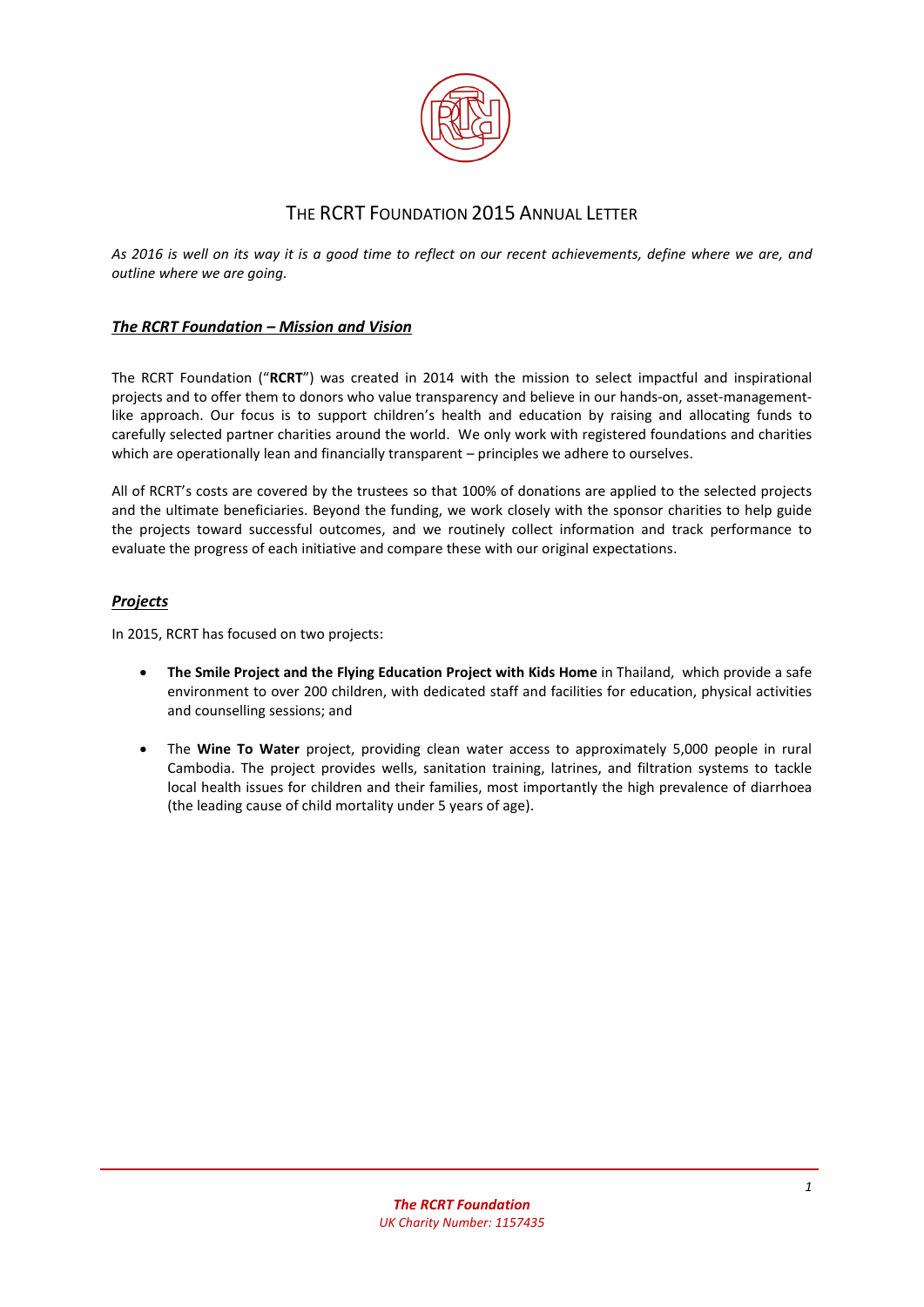

## *Kids Home – Baan Dek*

For several years the RCRT Foundation has supported The Kids Home Foundation, now called '**Baan Dek**'. (*Note: this project dates back to 2011, thanks to the previous work of one of RCRT's trustees*). Since 2003, Kids Home has been working to support disadvantaged children in Chiang Mai, Thailand. Kids Home's strategy is to employ unique knowledge of each child to create a specific service package tailor made for each young person in the program. The emphasis is not just on the number of children supported, but on maximizing the quality and impact of the work done with them.

#### **What has been achieved?**

Since 2014, RCRT has solely sponsored the Smile Project, an after-school program targeting very poor children in Chiang Mai. The program's objective is to provide a set of services, support and protection to these kids so that they can improve their performance at school, avoid dropping out and be assisted in the case they face difficult situations at home. The Smile Project plays a key role in terms of both providing direct support to numerous children and identifying cases that require supplemental support through other Kids Home programs.

Thanks to RCRT's support, Kids Home has been able to implement a wide range of activities and services that have made a significant difference in each child's life. Over the 2 year period, the impact on the children improved both quantitatively and qualitatively. Daily attendance significantly increased, the project has been expanded in terms of number of locations, and local transport is now arranged where needed to grow participation levels.

At the end of 2015 the Smile Project benefitted more than 210 children, with the following services/activities:

- 1. After school-tutoring;
- 2. Sports, play and arts;
- 3. Individual support (critical health- or family-related cases which required a more hands-on approach, and has benefitted around 90 children);
- 4. The Smile Holidays (daily recreational and tutoring activities during the school holidays); and
- 5. The Social Sharing Group, a space for kids' families to meet with Kids Home social advisors, share problems and identify together possible solutions.

For more details on the Smile Project, please read the full project report on our website [\(www.rcrt.org.uk\)](http://www.rcrt.org.uk/).

#### **What are we doing next?**

The RCRT Foundation and Kids Home are now focused on jointly implementing the Flying Education Project, which will provide critical education services to children and develop innovative methodologies that could be scaled up to a 'new' target population: children living on construction sites. **With the support of the RCRT, approximately 300 children will benefit from these life-changing support services.**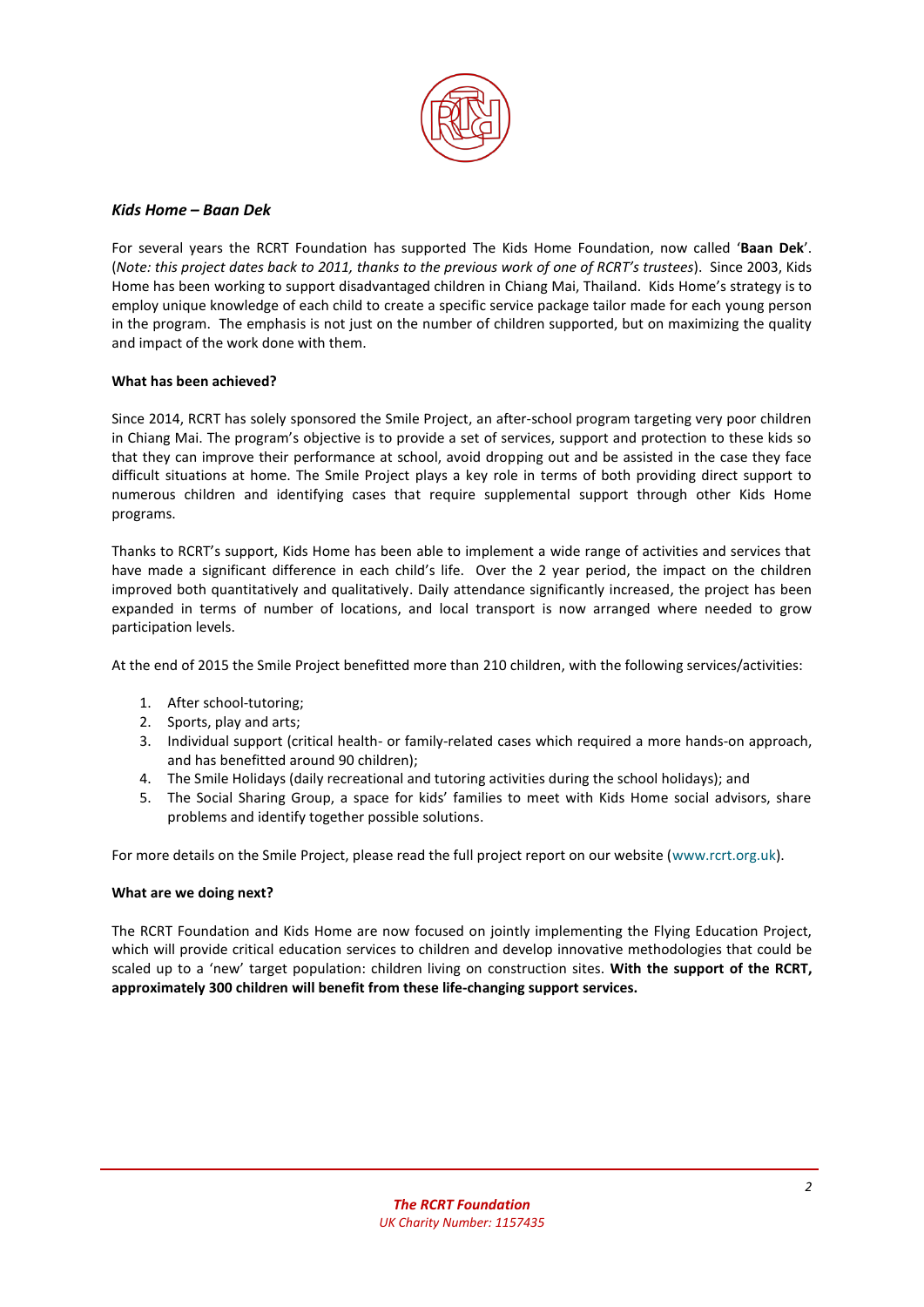

# *Wine To Water*

The RCRT Foundation was proud to introduce Wine To Water ('**WtW**') at our 2015 Gala at London's Mondrian Hotel. Since inception, Wine to Water has been providing access to clean water in a sustainable way across the world. Children are particularly exposed to water contamination risks, and Cambodia has one of the highest infant mortality rates in Southeast Asia, where lack of water access is among the main cause of mortality for children under five years of age. Wine To Water has a long-established presence in the region through their local partner Kone Kmeng. WtW's action is focused on building wells and latrines for larger family groups, distributing ceramic water filters and providing extensive training on safe water usage via local community leaders and support groups. The benefits of clean water access is not limited to reduced sickness (and mortality), especially in children, but leads to a dramatic improvement in general living conditions, enabling agriculture and farming advances, increasing work times and food productivity, among other benefits.

Alberto Garrone, RCRT's Managing Trustee, has visited the region in December 2015 and has witnessed the radical positive transformation experienced by the families which have already been part of the program.

#### **What will RCRT's project with Wine To Water aim to achieve?**

The WtW Cambodia project will be focused on the following targets during 2016:

- Build a target of 96 wells
- Build a target of 120 latrines
- Distribute a target of 600 ceramic water filters
- Plus the training of the beneficiaries of any of the above

In addition, the RCRT is funding the purchase of a portable rig air compressor which will allow digging of deeper wells, including the added ability to penetrate rock and stone formations, thus increasing well counts and water availability. All of this will have an enormous impact on the beneficiaries' lives not only in terms of immediate health and hygiene improvement, but also in terms of longer term life quality enhancement. Nearby access to clean water can for example increase the attendance of children in school as well as allow mothers to spend more time at home looking after their families. **Thanks to our supporters' generosity (and the funds raised at our event), it will be possible to provide safe water access to ca. 5,000 beneficiaries across three villages in the Svey Reing province of Cambodia.**

#### *Looking back: Dr Q's Neurosurgical Mission in Mexico (2014)*

Looking back at recently supported projects, it is worth mentioning that, thanks to our donors' generosity at our 2013 Gala at the Mexican Embassy in London, the RCRT Foundation played an important part in the financing of Dr Q's 2014 neurosurgical mission trip to Guadalajara, Mexico.

#### **What has been achieved?**

During the 2014 mission trip, Dr Q performed five life-saving neurosurgeries (including two paediatric ones). He held several teaching seminars with other neurosurgeons at the Hospital Civil de Guadalajara, and children in the paediatric wing benefited from the arts and crafts prepared by our teams. In addition, desperately needed medical supplies and a monetary contribution were donated to the hospital.

One of the paediatric cases was a 9-year-old child with a history of sudden headaches and loss of consciousness. Tests revealed an arteriovenous malformation where blood vessels may rupture and cause irreversible brain damage or death. Following the successful surgery the child is now successfully recovering with the support of his incredible mother always by his side, and ongoing checks indicate no ongoing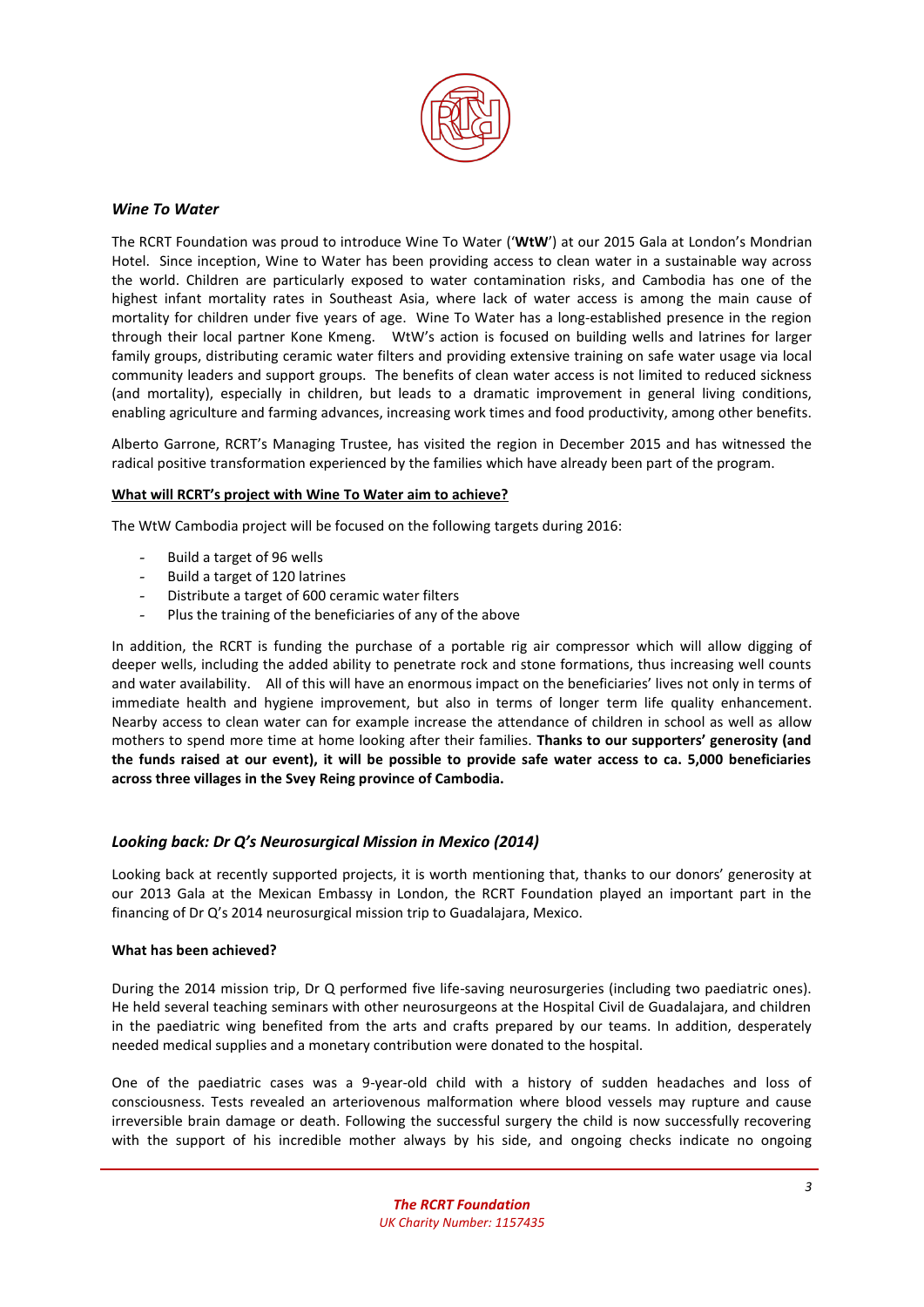

neurological issues. The second paediatric surgery was on a 2-year-old boy whose skull had been previously removed due to excessive swelling from a head injury. A replacement skull was personally customized for this particular patient, was transported from the United States, and led to a successful surgery.

By supporting this mission, we contributed in a substantial way to save the lives of otherwise hopeless children. For more details on the mission, please read the full mission report on our website [\(www.rcrt.org.uk\)](http://www.rcrt.org.uk/).

Over 2015, the RCRT Foundation has been in regular contact with Dr Q to find ways to continuously support his work, including through his own charitable foundation, **Mission:Brain**, which now funds his annual missions around the world.

## *2015 Organisation Developments*

2015 has been a pivotal year for RCRT as an organisation as we have set the operational basis to work as efficiently and productively as possible.

Among the highlights:

- We have successfully launched our website, providing key information about the Foundation and its projects, as well as a platform to collect contributions. Please take the time to visit [www.rcrt.org.uk;](http://www.rcrt.org.uk/)
- We have created the RCRT Ambassadors Committee, where our Ambassadors work alongside the Trustees to promote the values and initiatives of RCRT, and provide advice on how RCRT operates and its strategic decisions.

The RCRT appointed ambassadors are Messrs Gabriele Cipparrone, Ugo Giordano, Andrea Guerzoni and Fabrice Nottin, who have taken on their role enthusiastically and have already contributed valuably thanks to their diverse experiences and talents.

From an internal point of view, the two official roles, the Managing Trustee (Alberto Garrone) and Chairman (Lorenzo Guidi), have been confirmed for an additional year. The Managing Trustee is overseeing RCRT's activities, while the Chairman has an administrative role, including representing the RCRT vis-à-vis the Charity Commission.

#### *2015 Fundraising initiatives and results*

2015 has seen positive growth in terms of funds raised and deployed. This has been possible thanks to the success of our Gala at the Mondrian Hotel where we have raised ca. \$80k (net of costs). Thanks to additional spontaneous donations over the course of the year, corporate matching proceeds and the annual contributions by its Trustees, RCRT has raised in excess of \$166k in 2015.

After all costs (event-related and other operational costs), RCRT has netted a total disposable amount of ca. \$118k for the year. The below table illustrates RCRT's sources and uses for 2015.